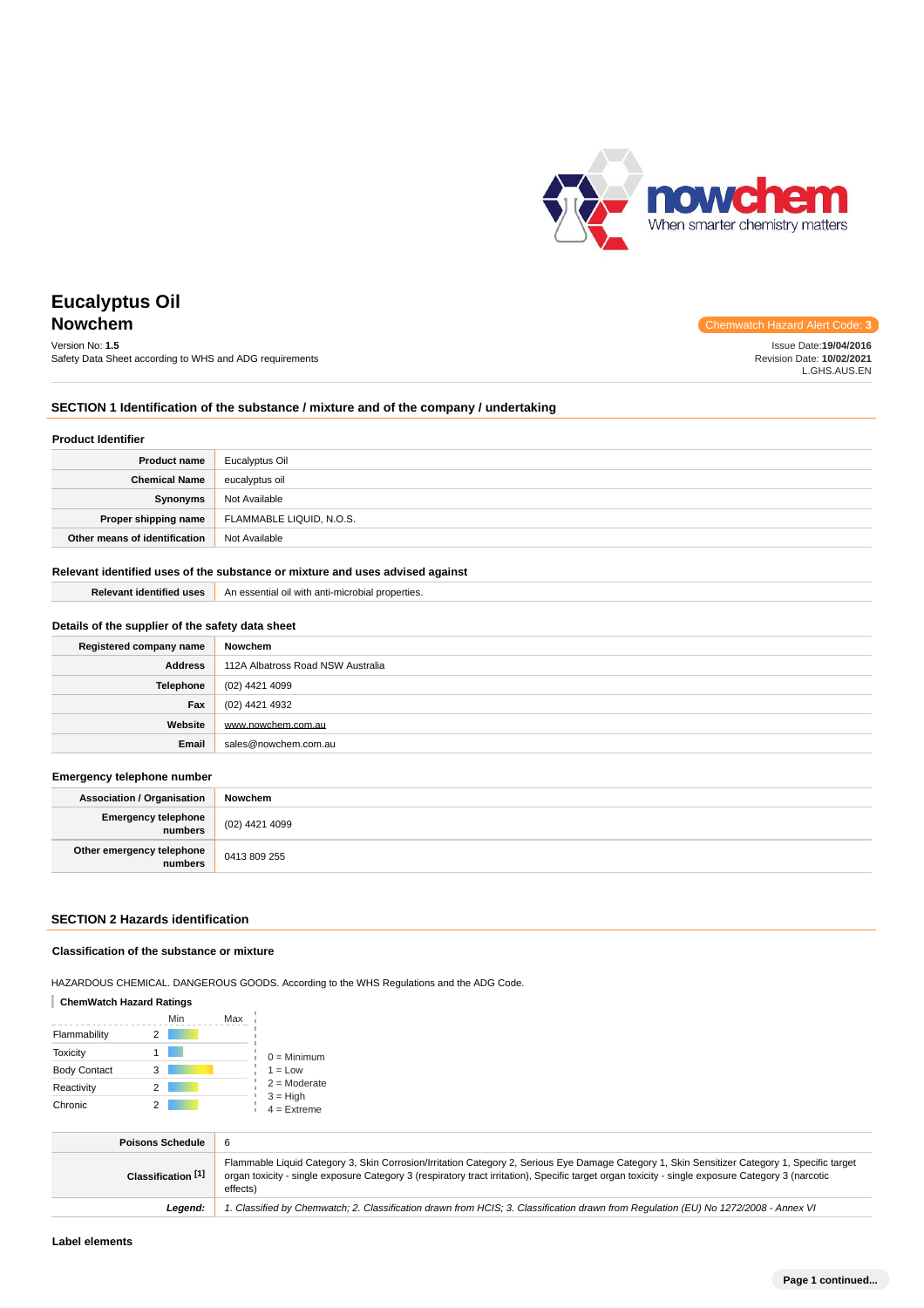

**Signal word Danger**

# **Hazard statement(s)**

| H226          | Flammable liquid and vapour.         |
|---------------|--------------------------------------|
| H315          | Causes skin irritation.              |
| H318          | Causes serious eye damage.           |
| H317          | May cause an allergic skin reaction. |
| H335          | May cause respiratory irritation.    |
| H336          | May cause drowsiness or dizziness.   |
| <b>AUH019</b> | May form explosive peroxides.        |

### **Precautionary statement(s) General**

| P <sub>101</sub> | If medical advice is needed, have product container or label at hand. |
|------------------|-----------------------------------------------------------------------|
| P102             | Keep out of reach of children.                                        |
| P103             | Read carefully and follow all instructions.                           |

### **Precautionary statement(s) Prevention**

| P210             | Keep away from heat, hot surfaces, sparks, open flames and other ignition sources. No smoking. |
|------------------|------------------------------------------------------------------------------------------------|
| P271             | Use only a well-ventilated area.                                                               |
| P280             | Wear protective gloves/protective clothing/eye protection/face protection/hearing protection/  |
| P240             | Ground and bond container and receiving equipment.                                             |
| P241             | Use explosion-proof [electrical/ventilating/lighting/] equipment.                              |
| P242             | Use non-sparking tools.                                                                        |
| P243             | Take action to prevent static discharges.                                                      |
| P <sub>261</sub> | Avoid breathing mist/vapours/spray.                                                            |
| P272             | Contaminated work clothing should not be allowed out of the workplace.                         |

# **Precautionary statement(s) Response**

| P305+P351+P338 | IF IN EYES: Rinse cautiously with water for several minutes. Remove contact lenses, if present and easy to do. Continue rinsing. |
|----------------|----------------------------------------------------------------------------------------------------------------------------------|
| P310           | Immediately call a POISON CENTER/doctor/                                                                                         |
| P321           | Specific treatment (see  on this label).                                                                                         |
| P370+P378      | In case of fire: Use alcohol resistant foam or normal protein foam to extinguish.                                                |
| P302+P352      | IF ON SKIN: Wash with plenty of water and soap.                                                                                  |
| P333+P313      | If skin irritation or rash occurs: Get medical advice/attention.                                                                 |
| P362+P364      | Take off contaminated clothing and wash it before reuse.                                                                         |
| P303+P361+P353 | IF ON SKIN (or hair): Take off immediately all contaminated clothing. Rinse skin with water [or shower].                         |
| P304+P340      | IF INHALED: Remove person to fresh air and keep comfortable for breathing.                                                       |

# **Precautionary statement(s) Storage**

| <b>P403+P235</b> | $:$ toro<br>Keep cool.<br>n a well-ventilated place. |
|------------------|------------------------------------------------------|
| DANE.<br>້⇔ບວ    | ked up.                                              |

# **Precautionary statement(s) Disposal**

**P501** Dispose of contents/container to authorised hazardous or special waste collection point in accordance with any local regulation.

# **SECTION 3 Composition / information on ingredients**

## **Substances**

See section below for composition of Mixtures

# **Mixtures**

| <b>CAS No</b> | %[weight]            | Name               |
|---------------|----------------------|--------------------|
| 8000-48-4     | 100<br>$\sim$ $\sim$ | euca<br>Ivotus oil |

# **SECTION 4 First aid measures**

**Description of first aid measures**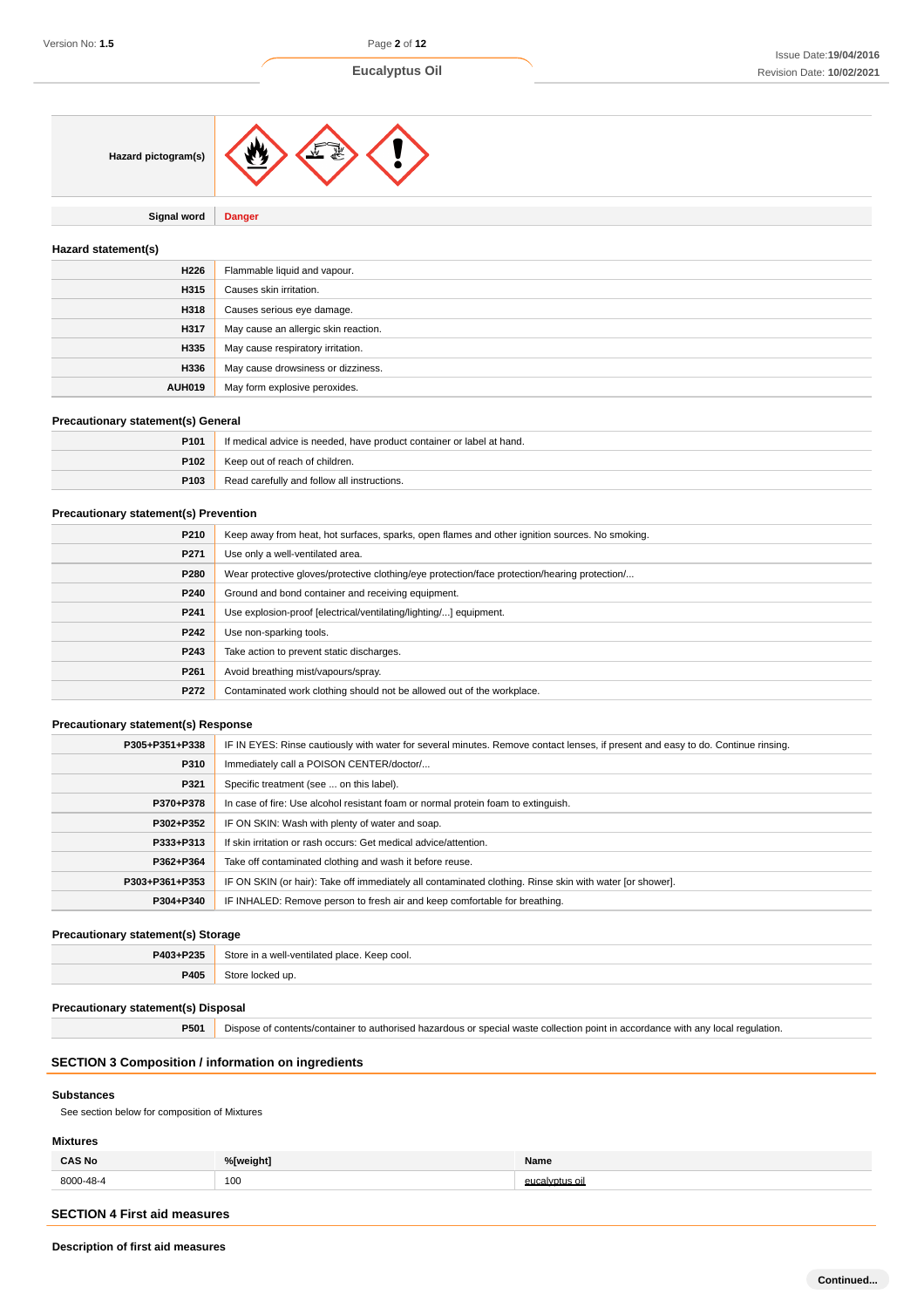| <b>Eye Contact</b>  | If this product comes in contact with the eyes:<br>Immediately hold eyelids apart and flush the eye continuously with running water.<br>Ensure complete irrigation of the eye by keeping eyelids apart and away from eye and moving the eyelids by occasionally lifting the upper<br>and lower lids.<br>▶ Continue flushing until advised to stop by the Poisons Information Centre or a doctor, or for at least 15 minutes.<br>Transport to hospital or doctor without delay.<br>Removal of contact lenses after an eye injury should only be undertaken by skilled personnel. |
|---------------------|---------------------------------------------------------------------------------------------------------------------------------------------------------------------------------------------------------------------------------------------------------------------------------------------------------------------------------------------------------------------------------------------------------------------------------------------------------------------------------------------------------------------------------------------------------------------------------|
| <b>Skin Contact</b> | If skin contact occurs:<br>Immediately remove all contaminated clothing, including footwear.<br>Flush skin and hair with running water (and soap if available).<br>Seek medical attention in event of irritation.                                                                                                                                                                                                                                                                                                                                                               |
| Inhalation          | If fumes or combustion products are inhaled remove from contaminated area.<br>Lay patient down. Keep warm and rested.<br>Prostheses such as false teeth, which may block airway, should be removed, where possible, prior to initiating first aid procedures.<br>Apply artificial respiration if not breathing, preferably with a demand valve resuscitator, bag-valve mask device, or pocket mask as trained.<br>Perform CPR if necessary.<br>Transport to hospital, or doctor, without delay.                                                                                 |
| Ingestion           | If swallowed do <b>NOT</b> induce vomiting.<br>If vomiting occurs, lean patient forward or place on left side (head-down position, if possible) to maintain open airway and prevent aspiration.<br>• Observe the patient carefully.<br>Never give liquid to a person showing signs of being sleepy or with reduced awareness; i.e. becoming unconscious.<br>• Give water to rinse out mouth, then provide liquid slowly and as much as casualty can comfortably drink.<br>$\blacktriangleright$ Seek medical advice.                                                            |

#### **Indication of any immediate medical attention and special treatment needed**

For camphor intoxications:

- Freatment is aimed at preventing convulsions. Intravenous sodium thiopental, pentabarbital or amobarbital (Amytal) is effective. The drug should be injected slowly until the desired condition is reached, namely a degree of depression sufficient to prevent or stop convulsions and to keep the patient asleep, but not deep enough to depress respirations or blood pressure. Intramuscular sodium phenobarbitol may also be helpful. These drugs as well as diazepam, can be used to terminate camphor convulsions.
- The patient should be kept under careful observation for many hours and protected from all possible stimuli. Wakefulness, muscular twitchings and increased reflex excitability are signs that warn for the need of additional barbiturate.
- Oxygen therapy, artificial respiration, as indicated.
- Gastric lavage (with warm water) may be performed when the patient is asleep or well pre-medicated. In the presymptomatic stage, lavage or induction of emesis should take precedence over all measures. Because of its low water solubility, pieces of camphor may remain in the stomach unless a large tube is used for lavage.
- After the stomach is emptied, a slurry of activated charcoal and/ or a saline cathartic may be administered by mouth.
- Avoid ingestion of oils or alcohol which may promote intestinal absorption of camphor.
- Extracorporeal haemodialysis with a lipid dialysate or resin haemoperfusion may be indicated.

Laboratory data are not usually relevant, but liver and kidney tests are advisable. Camphor has been detected in sera of intoxicated patients at levels of 0.3 to 1.8 ug/ml. GOSSELIN, SMITH & HODGE: Clinical Toxicology of Commercial Products, 5th Ed.

In acute poisonings by essential oils the stomach should be emptied by aspiration and lavage. Give a saline purgative such as sodium sulfate (30 g in 250 ml water) unless catharsis is already present. Demulcent drinks may also be given. Large volumes of fluid should be given provided renal function is adequate. [MARTINDALE: The Extra Pharmacopoeia, 28th Ed.]

### **SECTION 5 Firefighting measures**

#### **Extinguishing media**

### **Special hazards arising from the substrate or mixture**

#### **Advice for firefighters**

| <b>Fire Fighting</b>         |                                                                                                                                                                                                                                                                                                                                                                                                                                                                                                                                                                                                                                                                                                                                                                                                                                                                                                                                                          |
|------------------------------|----------------------------------------------------------------------------------------------------------------------------------------------------------------------------------------------------------------------------------------------------------------------------------------------------------------------------------------------------------------------------------------------------------------------------------------------------------------------------------------------------------------------------------------------------------------------------------------------------------------------------------------------------------------------------------------------------------------------------------------------------------------------------------------------------------------------------------------------------------------------------------------------------------------------------------------------------------|
| <b>Fire/Explosion Hazard</b> | Liquid and vapour are flammable.<br>Moderate fire hazard when exposed to heat or flame.<br>Vapour forms an explosive mixture with air.<br>Moderate explosion hazard when exposed to heat or flame.<br>▶ Vapour may travel a considerable distance to source of ignition.<br>Heating may cause expansion or decomposition leading to violent rupture of containers.<br>• On combustion, may emit toxic fumes of carbon monoxide (CO).<br>Combustion products include:<br>carbon monoxide (CO)<br>carbon dioxide (CO2)<br>other pyrolysis products typical of burning organic material.<br><b>WARNING:</b> Long standing in contact with air and light may result in the formation<br>of potentially explosive peroxides.<br><b>CARE:</b> Water in contact with hot liquid may cause foaming and a steam explosion with wide scattering of hot oil and possible severe burns.<br>Foaming may cause overflow of containers and may result in possible fire. |
| <b>HAZCHEM</b>               | $-3Y$                                                                                                                                                                                                                                                                                                                                                                                                                                                                                                                                                                                                                                                                                                                                                                                                                                                                                                                                                    |

### **SECTION 6 Accidental release measures**

**Personal precautions, protective equipment and emergency procedures**

See section 8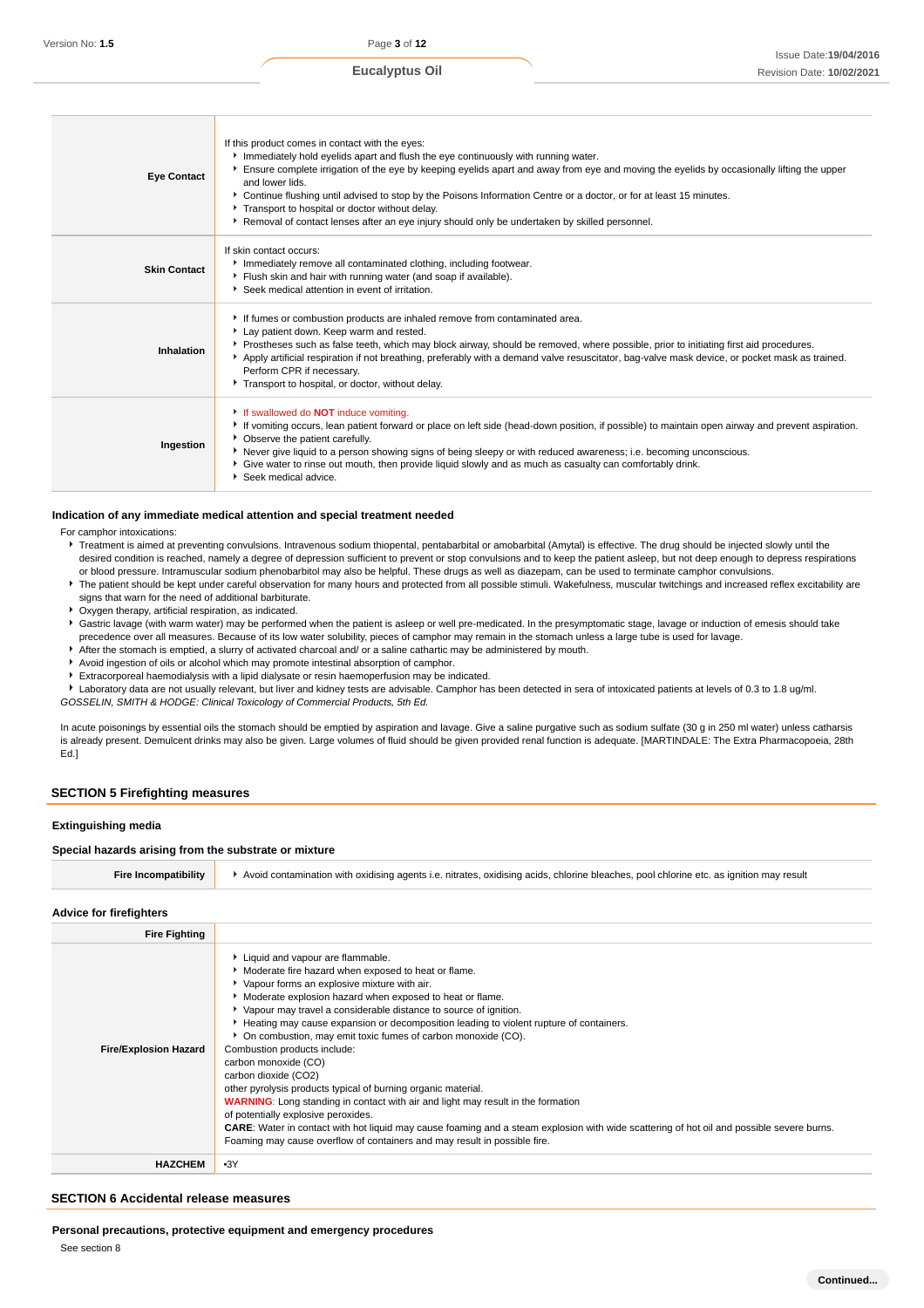# **Environmental precautions**

See section 12

# **Methods and material for containment and cleaning up**

| <b>Minor Spills</b> | Remove all ignition sources.<br>Clean up all spills immediately.<br>Avoid breathing vapours and contact with skin and eyes.<br>Control personal contact with the substance, by using protective equipment.<br>• Contain and absorb small quantities with vermiculite or other absorbent material.<br>▶ Wipe up.<br>• Collect residues in a flammable waste container.                                                                                                                                                                                                                                                                                                                                                                                                                                                                                                                                                                                                                                                                                                                                                                                                                                |
|---------------------|------------------------------------------------------------------------------------------------------------------------------------------------------------------------------------------------------------------------------------------------------------------------------------------------------------------------------------------------------------------------------------------------------------------------------------------------------------------------------------------------------------------------------------------------------------------------------------------------------------------------------------------------------------------------------------------------------------------------------------------------------------------------------------------------------------------------------------------------------------------------------------------------------------------------------------------------------------------------------------------------------------------------------------------------------------------------------------------------------------------------------------------------------------------------------------------------------|
| <b>Major Spills</b> | Clear area of personnel and move upwind.<br>Alert Fire Brigade and tell them location and nature of hazard.<br>▶ Wear breathing apparatus plus protective gloves.<br>▶ Prevent, by any means available, spillage from entering drains or water course.<br>Stop leak if safe to do so.<br>Contain spill with sand, earth or vermiculite.<br>• Collect recoverable product into labelled containers for recycling.<br>Neutralise/decontaminate residue (see Section 13 for specific agent).<br>Collect solid residues and seal in labelled drums for disposal.<br>• Wash area and prevent runoff into drains.<br>After clean up operations, decontaminate and launder all protective clothing and equipment before storing and re-using.<br>If contamination of drains or waterways occurs, advise emergency services.<br><b>CARE:</b> Absorbent materials wetted with occluded oil must be moistened with water as they may auto-oxidize, become self heating and ignite.<br>Some oils slowly oxidise when spread in a film and oil on cloths, mops, absorbents may autoxidise and generate heat, smoulder, ignite and burn.<br>In the workplace oily rags should be collected and immersed in water. |

Personal Protective Equipment advice is contained in Section 8 of the SDS.

# **SECTION 7 Handling and storage**

| Precautions for safe handling |                                                                                                                                                                                                                                                                                                                                                                                                                                                                                                                                                                                                                                                                                                                                                                                                                                                                                                                                                                                                                                                                                                                                                                                                                                                                                                                                                                                                                                                                                                                                                                                                                                                                                                                                                                               |
|-------------------------------|-------------------------------------------------------------------------------------------------------------------------------------------------------------------------------------------------------------------------------------------------------------------------------------------------------------------------------------------------------------------------------------------------------------------------------------------------------------------------------------------------------------------------------------------------------------------------------------------------------------------------------------------------------------------------------------------------------------------------------------------------------------------------------------------------------------------------------------------------------------------------------------------------------------------------------------------------------------------------------------------------------------------------------------------------------------------------------------------------------------------------------------------------------------------------------------------------------------------------------------------------------------------------------------------------------------------------------------------------------------------------------------------------------------------------------------------------------------------------------------------------------------------------------------------------------------------------------------------------------------------------------------------------------------------------------------------------------------------------------------------------------------------------------|
| Safe handling                 | Containers, even those that have been emptied, may contain explosive vapours.<br>• Do NOT cut, drill, grind, weld or perform similar operations on or near containers.<br>The person or laboratory receiving the chemical should record a receipt date on the bottle. The individual opening the container should add<br>an opening date.<br>• Unopened containers received from the supplier should be safe to store for 18 months.<br>• Opened containers should not be stored for more than 12 months.<br>Avoid all personal contact, including inhalation.<br>▶ Wear protective clothing when risk of overexposure occurs.<br>Use in a well-ventilated area.<br>Prevent concentration in hollows and sumps.<br>DO NOT enter confined spaces until atmosphere has been checked.<br>Avoid smoking, naked lights or ignition sources.<br>Avoid generation of static electricity.<br>DO NOT use plastic buckets.<br>Earth all lines and equipment.<br>Use spark-free tools when handling.<br>Avoid contact with incompatible materials.<br>V When handling, DO NOT eat, drink or smoke.<br>Keep containers securely sealed when not in use.<br>Avoid physical damage to containers.<br>Always wash hands with soap and water after handling.<br>• Work clothes should be laundered separately.<br>Use good occupational work practice.<br>▶ Observe manufacturer's storage and handling recommendations contained within this SDS.<br>Atmosphere should be regularly checked against established exposure standards to ensure safe working conditions.                                                                                                                                                                                                                        |
| <b>Other information</b>      | Store in original containers in approved flammable liquid storage area.<br>Store away from incompatible materials in a cool, dry, well-ventilated area.<br>DO NOT store in pits, depressions, basements or areas where vapours may be trapped.<br>No smoking, naked lights, heat or ignition sources.<br>▶ Storage areas should be clearly identified, well illuminated, clear of obstruction and accessible only to trained and authorised personnel -<br>adequate security must be provided so that unauthorised personnel do not have access.<br>Store according to applicable regulations for flammable materials for storage tanks, containers, piping, buildings, rooms, cabinets, allowable<br>quantities and minimum storage distances.<br>> Use non-sparking ventilation systems, approved explosion proof equipment and intrinsically safe electrical systems.<br>Have appropriate extinguishing capability in storage area (e.g. portable fire extinguishers - dry chemical, foam or carbon dioxide) and<br>flammable gas detectors.<br>Keep adsorbents for leaks and spills readily available.<br>Protect containers against physical damage and check regularly for leaks.<br>▶ Observe manufacturer's storage and handling recommendations contained within this SDS.<br>In addition, for tank storages (where appropriate):<br>Store in grounded, properly designed and approved vessels and away from incompatible materials.<br>▶ For bulk storages, consider use of floating roof or nitrogen blanketed vessels; where venting to atmosphere is possible, equip storage tank<br>vents with flame arrestors; inspect tank vents during winter conditions for vapour/ice build-up.<br>Storage tanks should be above ground and diked to hold entire contents. |

# **Conditions for safe storage, including any incompatibilities**

| Suitable container |  |
|--------------------|--|
|--------------------|--|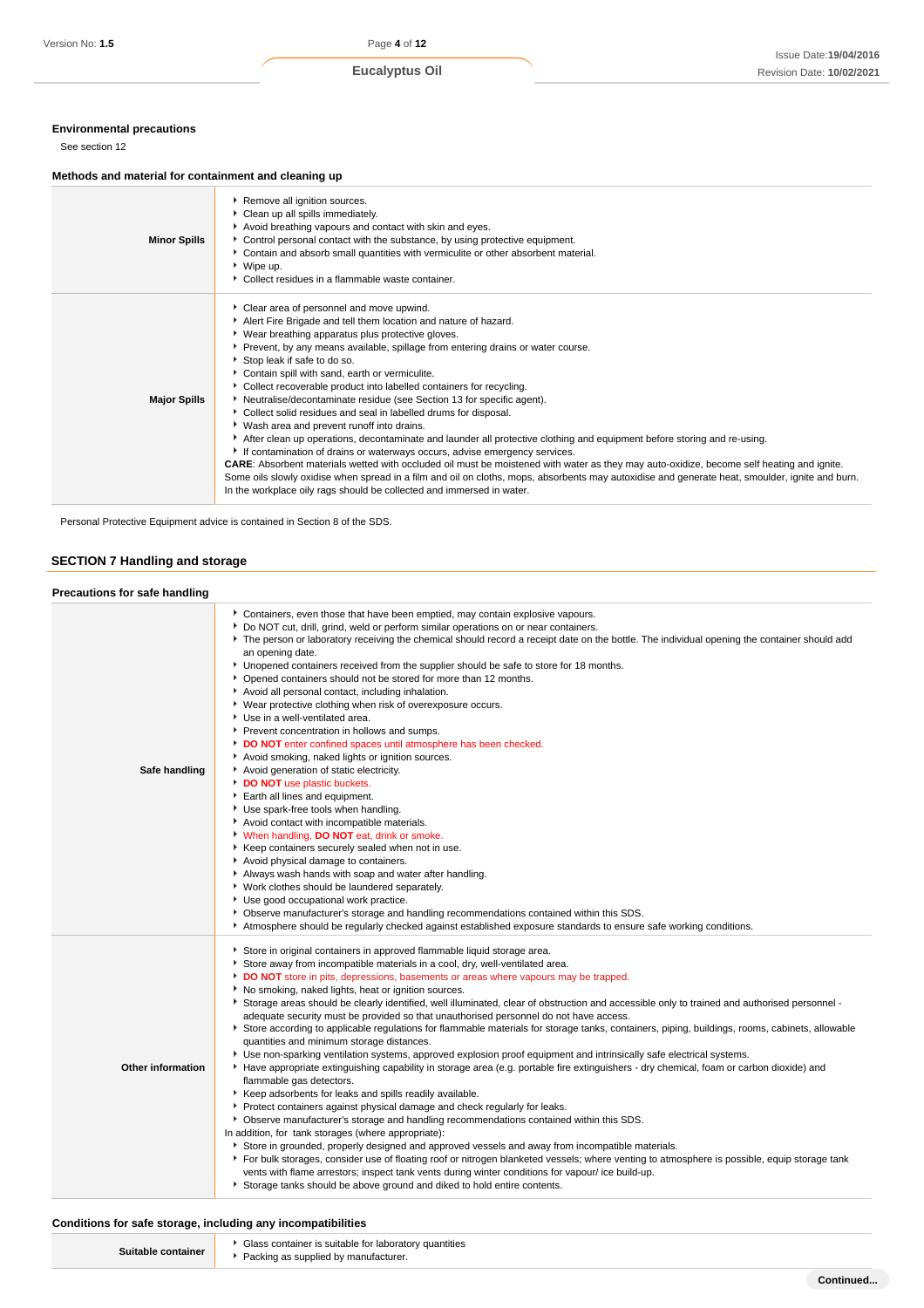|                         | • Plastic containers may only be used if approved for flammable liquid.<br>Check that containers are clearly labelled and free from leaks.<br>For low viscosity materials (i) : Drums and jerry cans must be of the non-removable head type. (ii) : Where a can is to be used as an inner<br>package, the can must have a screwed enclosure.<br>• Where combination packages are used, and the inner packages are of glass, there must be sufficient inert cushioning material in contact with<br>inner and outer packages<br>In addition, where inner packagings are glass and contain liquids of packing group I there must be sufficient inert absorbent to absorb any<br>spillage, unless the outer packaging is a close fitting moulded plastic box and the substances are not incompatible with the plastic.                                                                                                                                                                                                                                                                                                                                                                                                                                                                                                                                                                                                                                                                                                                                                                                                                                                                                                                                                                                                                                                                                                                                                                                                                                                                                                                                                                                                                                                                                                                                                                                                                                                                                                                                                                                                                                                                                                                                                                                                                                                                                                                                                                                                                                                                                                                                                                                                                                                                                                                                                                                                                                                                                                                                                                                                                                                                                                                                                                                                                                                                                                                                                                                                                                                                                                                                                                                                                                                                                                                           |
|-------------------------|----------------------------------------------------------------------------------------------------------------------------------------------------------------------------------------------------------------------------------------------------------------------------------------------------------------------------------------------------------------------------------------------------------------------------------------------------------------------------------------------------------------------------------------------------------------------------------------------------------------------------------------------------------------------------------------------------------------------------------------------------------------------------------------------------------------------------------------------------------------------------------------------------------------------------------------------------------------------------------------------------------------------------------------------------------------------------------------------------------------------------------------------------------------------------------------------------------------------------------------------------------------------------------------------------------------------------------------------------------------------------------------------------------------------------------------------------------------------------------------------------------------------------------------------------------------------------------------------------------------------------------------------------------------------------------------------------------------------------------------------------------------------------------------------------------------------------------------------------------------------------------------------------------------------------------------------------------------------------------------------------------------------------------------------------------------------------------------------------------------------------------------------------------------------------------------------------------------------------------------------------------------------------------------------------------------------------------------------------------------------------------------------------------------------------------------------------------------------------------------------------------------------------------------------------------------------------------------------------------------------------------------------------------------------------------------------------------------------------------------------------------------------------------------------------------------------------------------------------------------------------------------------------------------------------------------------------------------------------------------------------------------------------------------------------------------------------------------------------------------------------------------------------------------------------------------------------------------------------------------------------------------------------------------------------------------------------------------------------------------------------------------------------------------------------------------------------------------------------------------------------------------------------------------------------------------------------------------------------------------------------------------------------------------------------------------------------------------------------------------------------------------------------------------------------------------------------------------------------------------------------------------------------------------------------------------------------------------------------------------------------------------------------------------------------------------------------------------------------------------------------------------------------------------------------------------------------------------------------------------------------------------------------------------------------------------------------------------------|
| Storage incompatibility | The various oxides of nitrogen and peroxyacids may be dangerously reactive in the presence of alkenes. BRETHERICK L.: Handbook of<br><b>Reactive Chemical Hazards</b><br>Avoid reaction with strong Lewis or mineral acids.<br>Reaction with halogens requires carefully controlled conditions.<br>Free radical initiators should be avoided.<br>The interaction of alkenes and alkynes with nitrogen oxides and oxygen may produce explosive addition products; these may form at very<br>low temperatures and explode on heating to higher temperatures (the addition products from 1,3-butadiene and cyclopentadiene form rapidly at<br>-150 C and ignite or explode on warming to -35 to -15 C). These derivatives ('pseudo- nitrosites') were formerly used to characterise terpene<br>hydrocarbons.<br>Exposure to air must be kept to a minimum so as to limit the build-up of peroxides which will concentrate in bottoms if the product is<br>distilled. The product must not be distilled to dryness if the peroxide concentration is substantially above 10 ppm (as active oxygen) since<br>explosive decomposition may occur. Distillate must be immediately inhibited to prevent peroxide formation. The effectiveness of the antioxidant is<br>limited once the peroxide levels exceed 10 ppm as active oxygen. Addition of more inhibitor at this point is generally ineffective. Prior to<br>distillation it is recommended that the product should be washed with aqueous ferrous ammonium sulfate to destroy peroxides; the washed<br>product should be immediately re-inhibited.<br>A range of exothermic decomposition energies for double bonds is given as 40-90 kJ/mol. The relationship between energy of<br>decomposition and processing hazards has been the subject of discussion; it is suggested that values of energy released per unit of mass, rather<br>than on a molar basis (J/g) be used in the assessment. For example, in 'open vessel processes' (with man-hole size openings, in an industrial<br>setting), substances with exothermic decomposition energies below 500 J/g are unlikely to present a danger, whilst those in 'closed vessel<br>processes' (opening is a safety valve or bursting disk) present some danger where the decomposition energy exceeds 150 J/g.<br>BRETHERICK: Handbook of Reactive Chemical Hazards, 4th Edition<br>The reaction of ozone with alkenes is believed to proceed via the formation of a vibrationally excited Primary Ozonide (POZ) which falls<br>apart to give a vibrationally excited Criegee Intermediate (CI) The CI can decompose to give OH radicals, or be stabilised. This may be of<br>relevance in atmospheric chemistry.<br>$\blacksquare$<br>Violent explosions at low temperatures in ammonia synthesis gas units have been traced to the addition products of dienes and nitrogen<br>dioxide<br><b>HAZARD:</b><br>Although anti-oxidants may be present, in the original formulation, these may deplete over time as they come into contact with air.<br>▶ Rags wet / soaked with unsaturated hydrocarbons / drying oils may auto-oxidise; generate heat and, in-time, smoulder and ignite. This is<br>especially the case where oil-soaked materials are folded, bunched, compressed, or piled together - this allows the heat to accumulate or<br>even accelerate the reaction<br>• Oily cleaning rags should be collected regularly and immersed in water, or spread to dry in safe-place away from direct sunlight.or stored,<br>immersed, in solvents in suitably closed containers.<br>Avoid oxidising agents, acids, acid chlorides, acid anhydrides, chloroformates.<br>The unhindered oxygen atom found on cyclic ethers such as the epoxides, oxetanes, furans, dioxanes and pyrans, carries two unshared<br>pairs of electrons - a structure which favors the formation of coordination complexes and the solvation of cations.<br>▶ Cyclic ethers are used as important solvents, as chemical intermediate and as monomers for ring-opening polymerization.<br>They are unstable at room temperature due to possibility of peroxide formation; stabiliser is sometimes needed for storage and<br>transportation.<br>NOTE: Ethers lacking non-methyl hydrogen atoms adjacent to the ether link are thought to be relatively safe |

# **SECTION 8 Exposure controls / personal protection**

#### **Control parameters**

**Occupational Exposure Limits (OEL)** I

# **INGREDIENT DATA**

Not Available

#### **Emergency Limits**

| Ingredient     | <b>Material name</b> | TEEL-1        | TEEL-2              | TEEL-3        |
|----------------|----------------------|---------------|---------------------|---------------|
| Eucalyptus Oil | Not Available        | Not Available | Not Available       | Not Available |
| Ingredient     | <b>Original IDLH</b> |               | <b>Revised IDLH</b> |               |
| eucalyptus oil | Not Available        |               | Not Available       |               |

**Occupational Exposure Banding**

| Occupational Exposure Banding |                                                                                                                                                                                                                                                                                                                                                                          |                |  |
|-------------------------------|--------------------------------------------------------------------------------------------------------------------------------------------------------------------------------------------------------------------------------------------------------------------------------------------------------------------------------------------------------------------------|----------------|--|
| Ingredient                    | <b>Occupational Exposure Band Rating</b><br><b>Occupational Exposure Band Limit</b>                                                                                                                                                                                                                                                                                      |                |  |
| eucalyptus oil                |                                                                                                                                                                                                                                                                                                                                                                          | $\leq 0.1$ ppm |  |
| Notes:                        | Occupational exposure banding is a process of assigning chemicals into specific categories or bands based on a chemical's potency and the<br>adverse health outcomes associated with exposure. The output of this process is an occupational exposure band (OEB), which corresponds to a<br>range of exposure concentrations that are expected to protect worker health. |                |  |

#### **MATERIAL DATA**

Sensory irritants are chemicals that produce temporary and undesirable side-effects on the eyes, nose or throat. Historically occupational exposure standards for these irritants have been based on observation of workers' responses to various airborne concentrations. Present day expectations require that nearly every individual should be protected against even minor sensory irritation and exposure standards are established using uncertainty factors or safety factors of 5 to 10 or more. On occasion animal no-observable-effect-levels (NOEL) are used to determine these limits where human results are unavailable. An additional approach, typically used by the TLV committee (USA) in determining respiratory standards for this group of chemicals, has been to assign ceiling values (TLV C) to rapidly acting irritants and to assign short-term exposure limits (TLV STELs) when the weight of evidence from irritation, bioaccumulation and other endpoints combine to warrant such a limit. In contrast the MAK Commission (Germany) uses a five-category system based on intensive odour, local irritation, and elimination half-life. However this system is being replaced to be consistent with the European Union (EU) Scientific Committee for Occupational Exposure Limits (SCOEL); this is more closely allied to that of the USA.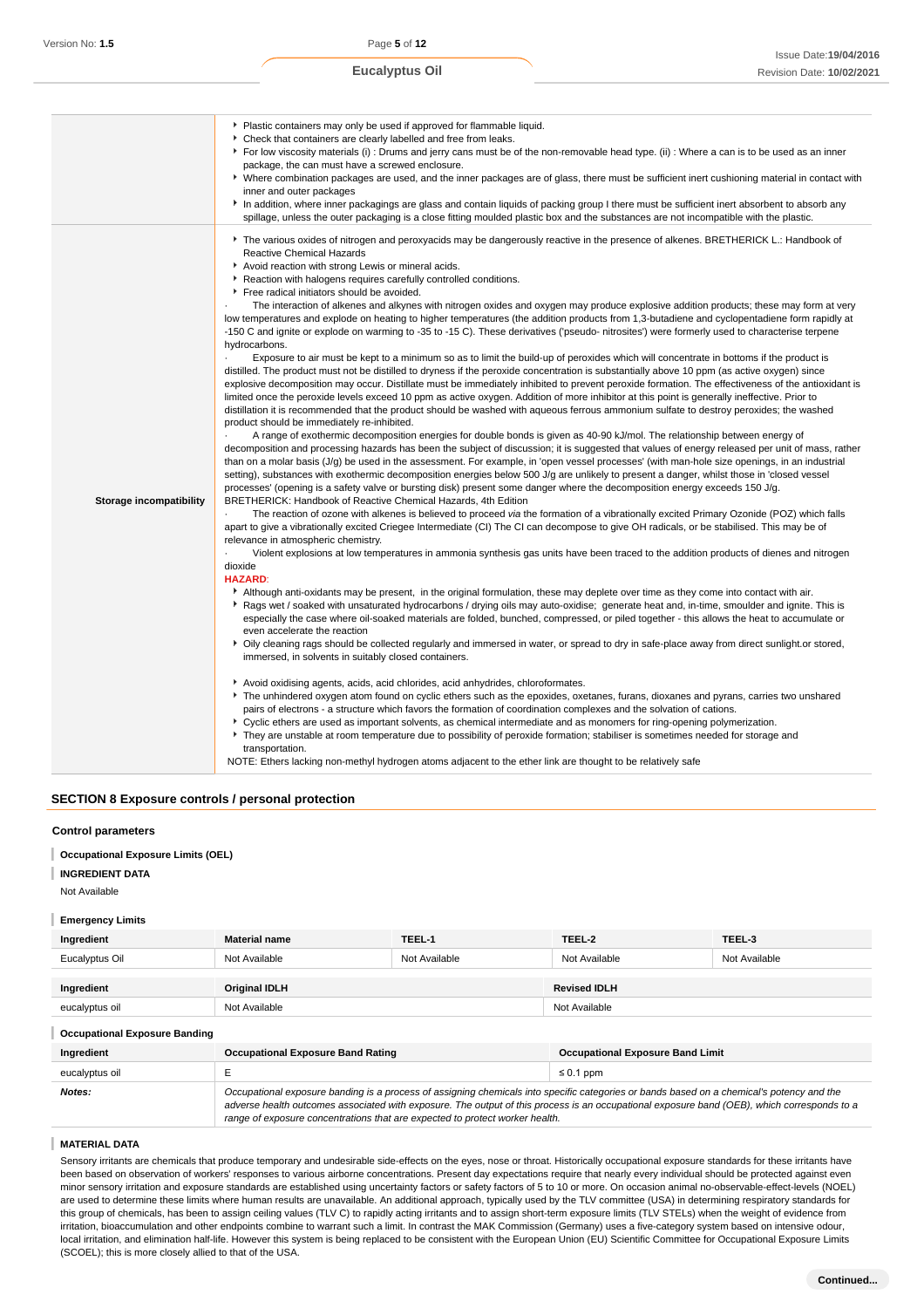OSHA (USA) concluded that exposure to sensory irritants can:

- cause inflammation
- cause increased susceptibility to other irritants and infectious agents
- lead to permanent injury or dysfunction
- permit greater absorption of hazardous substances and
- acclimate the worker to the irritant warning properties of these substances thus increasing the risk of overexposure.

# **Exposure controls**

|                                     | Care: Atmospheres in bulk storages and even apparently empty tanks may be hazardous by oxygen depletion. Atmosphere must be checked<br>before entry.                                                                                                                                                                                                                                                                                                                                                                                                                                                                                                                                                                                                                                                                                                                                                                                                                                                                                                                                                                                                                                                                                                                                                                                                   |  |  |  |  |
|-------------------------------------|--------------------------------------------------------------------------------------------------------------------------------------------------------------------------------------------------------------------------------------------------------------------------------------------------------------------------------------------------------------------------------------------------------------------------------------------------------------------------------------------------------------------------------------------------------------------------------------------------------------------------------------------------------------------------------------------------------------------------------------------------------------------------------------------------------------------------------------------------------------------------------------------------------------------------------------------------------------------------------------------------------------------------------------------------------------------------------------------------------------------------------------------------------------------------------------------------------------------------------------------------------------------------------------------------------------------------------------------------------|--|--|--|--|
| Appropriate engineering<br>controls | Requirements of State Authorities concerning conditions for tank entry must be met. Particularly with regard to training of crews for tank entry;<br>work permits; sampling of atmosphere; provision of rescue harness and protective gear as needed<br>Engineering controls are used to remove a hazard or place a barrier between the worker and the hazard. Well-designed engineering controls can<br>be highly effective in protecting workers and will typically be independent of worker interactions to provide this high level of protection.<br>The basic types of engineering controls are:<br>Process controls which involve changing the way a job activity or process is done to reduce the risk.<br>Enclosure and/or isolation of emission source which keeps a selected hazard 'physically' away from the worker and ventilation that strategically<br>'adds' and 'removes' air in the work environment. Ventilation can remove or dilute an air contaminant if designed properly. The design of a<br>ventilation system must match the particular process and chemical or contaminant in use.<br>Employers may need to use multiple types of controls to prevent employee overexposure.<br>For flammable liquids and flammable gases, local exhaust ventilation or a process enclosure ventilation system may be required. Ventilation |  |  |  |  |
|                                     | equipment should be explosion-resistant.                                                                                                                                                                                                                                                                                                                                                                                                                                                                                                                                                                                                                                                                                                                                                                                                                                                                                                                                                                                                                                                                                                                                                                                                                                                                                                               |  |  |  |  |
| <b>Personal protection</b>          |                                                                                                                                                                                                                                                                                                                                                                                                                                                                                                                                                                                                                                                                                                                                                                                                                                                                                                                                                                                                                                                                                                                                                                                                                                                                                                                                                        |  |  |  |  |
| Eye and face protection             | Safety glasses with side shields.<br>Chemical goggles.<br>Contact lenses may pose a special hazard; soft contact lenses may absorb and concentrate irritants. A written policy document, describing<br>the wearing of lenses or restrictions on use, should be created for each workplace or task. This should include a review of lens absorption<br>and adsorption for the class of chemicals in use and an account of injury experience. Medical and first-aid personnel should be trained in<br>their removal and suitable equipment should be readily available. In the event of chemical exposure, begin eye irrigation immediately and<br>remove contact lens as soon as practicable. Lens should be removed at the first signs of eye redness or irritation - lens should be removed in<br>a clean environment only after workers have washed hands thoroughly. [CDC NIOSH Current Intelligence Bulletin 59], [AS/NZS 1336 or<br>national equivalent]                                                                                                                                                                                                                                                                                                                                                                                          |  |  |  |  |
| <b>Skin protection</b>              | See Hand protection below                                                                                                                                                                                                                                                                                                                                                                                                                                                                                                                                                                                                                                                                                                                                                                                                                                                                                                                                                                                                                                                                                                                                                                                                                                                                                                                              |  |  |  |  |
| Hands/feet protection               | ▶ Wear chemical protective gloves, e.g. PVC.<br>▶ Wear safety footwear or safety gumboots, e.g. Rubber<br>NOTE:<br>The material may produce skin sensitisation in predisposed individuals. Care must be taken, when removing gloves and other protective<br>equipment, to avoid all possible skin contact.                                                                                                                                                                                                                                                                                                                                                                                                                                                                                                                                                                                                                                                                                                                                                                                                                                                                                                                                                                                                                                             |  |  |  |  |
| <b>Body protection</b>              | See Other protection below                                                                                                                                                                                                                                                                                                                                                                                                                                                                                                                                                                                                                                                                                                                                                                                                                                                                                                                                                                                                                                                                                                                                                                                                                                                                                                                             |  |  |  |  |
| Other protection                    | • Overalls.<br>PVC protective suit may be required if exposure severe.<br>Eyewash unit.<br>Ensure there is ready access to a safety shower.<br>Some plastic personal protective equipment (PPE) (e.g. gloves, aprons, overshoes) are not recommended as they may produce<br>static electricity.<br>For large scale or continuous use wear tight-weave non-static clothing (no metallic fasteners, cuffs or pockets).<br>Non sparking safety or conductive footwear should be considered. Conductive footwear describes a boot or shoe with a sole<br>made from a conductive compound chemically bound to the bottom components, for permanent control to electrically ground the foot<br>an shall dissipate static electricity from the body to reduce the possibility of ignition of volatile compounds. Electrical resistance must<br>range between 0 to 500,000 ohms. Conductive shoes should be stored in lockers close to the room in which they are worn. Personnel<br>who have been issued conductive footwear should not wear them from their place of work to their homes and return.                                                                                                                                                                                                                                                         |  |  |  |  |

# **SECTION 9 Physical and chemical properties**

### **Information on basic physical and chemical properties**

| Appearance                                        | Colourless to Pale Yellow Liquid |                                                   |                 |
|---------------------------------------------------|----------------------------------|---------------------------------------------------|-----------------|
|                                                   |                                  |                                                   |                 |
| <b>Physical state</b>                             | Liquid                           | Relative density (Water = 1)                      | $0.885 - 0.928$ |
| Odour                                             | Eucalyptus                       | <b>Partition coefficient n-octanol</b><br>/ water | Not Available   |
| Odour threshold                                   | Not Available                    | Auto-ignition temperature (°C)                    | Not Available   |
| pH (as supplied)                                  | Not Available                    | <b>Decomposition temperature</b>                  | Not Available   |
| Melting point / freezing point<br>(°C)            | Not Available                    | Viscosity (cSt)                                   | Not Available   |
| Initial boiling point and boiling<br>range $(°C)$ | Not Available                    | Molecular weight (g/mol)                          | Not Available   |
| Flash point $(°C)$                                | Not Available                    | <b>Taste</b>                                      | Not Available   |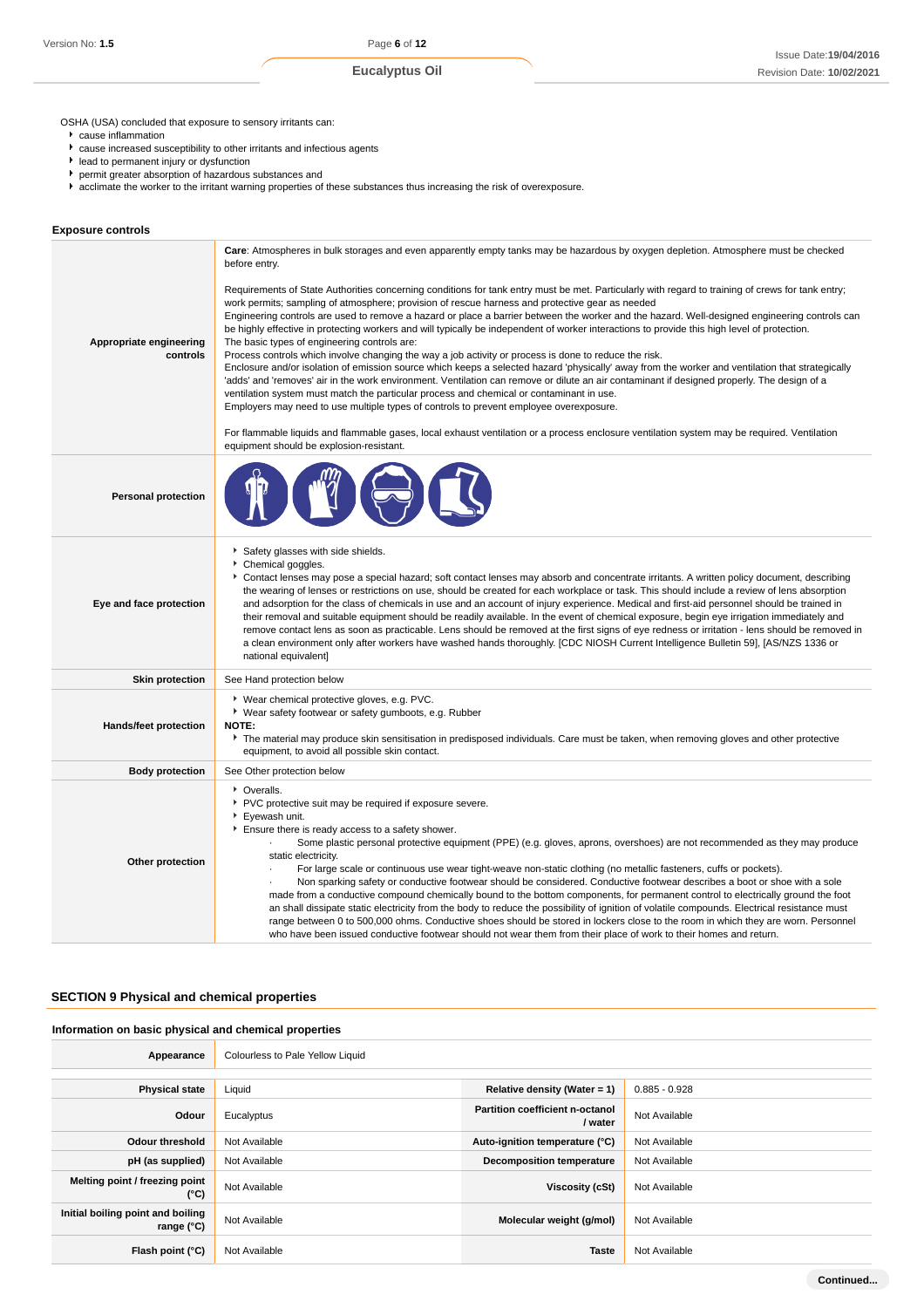| <b>Evaporation rate</b>    | Not Available | <b>Explosive properties</b>            | Not Available |
|----------------------------|---------------|----------------------------------------|---------------|
| Flammability               | Flammable     | <b>Oxidising properties</b>            | Not Available |
| Upper Explosive Limit (%)  | Not Available | Surface Tension (dyn/cm or<br>$mN/m$ ) | Not Available |
| Lower Explosive Limit (%)  | Not Available | <b>Volatile Component (%vol)</b>       | Not Available |
| Vapour pressure (kPa)      | Not Available | Gas group                              | Not Available |
| Solubility in water        | Immiscible    | pH as a solution (1%)                  | Not Available |
| Vapour density $(Air = 1)$ | Not Available | VOC g/L                                | Not Available |

# **SECTION 10 Stability and reactivity**

| <b>Reactivity</b>                          | See section 7                                                                                                                    |
|--------------------------------------------|----------------------------------------------------------------------------------------------------------------------------------|
| <b>Chemical stability</b>                  | Unstable in the presence of incompatible materials.<br>Product is considered stable.<br>Hazardous polymerisation will not occur. |
| Possibility of hazardous<br>reactions      | See section 7                                                                                                                    |
| <b>Conditions to avoid</b>                 | See section 7                                                                                                                    |
| Incompatible materials                     | See section 7                                                                                                                    |
| <b>Hazardous decomposition</b><br>products | See section 5                                                                                                                    |

# **SECTION 11 Toxicological information**

# **Information on toxicological effects**

| Inhaled             | Evidence shows, or practical experience predicts, that the material produces irritation of the respiratory system, in a substantial number of<br>individuals, following inhalation. In contrast to most organs, the lung is able to respond to a chemical insult by first removing or neutralising the<br>irritant and then repairing the damage. The repair process, which initially evolved to protect mammalian lungs from foreign matter and antigens,<br>may however, produce further lung damage resulting in the impairment of gas exchange, the primary function of the lungs. Respiratory tract<br>irritation often results in an inflammatory response involving the recruitment and activation of many cell types, mainly derived from the vascular<br>system.<br>Inhalation of vapours may cause drowsiness and dizziness. This may be accompanied by narcosis, reduced alertness, loss of reflexes, lack of<br>coordination and vertigo.<br>Inhalation of vapours or aerosols (mists, fumes), generated by the material during the course of normal handling, may be damaging to the health<br>of the individual.                                                                                                                                                                                                                                                                                                                                                                                                                                                                                                        |
|---------------------|---------------------------------------------------------------------------------------------------------------------------------------------------------------------------------------------------------------------------------------------------------------------------------------------------------------------------------------------------------------------------------------------------------------------------------------------------------------------------------------------------------------------------------------------------------------------------------------------------------------------------------------------------------------------------------------------------------------------------------------------------------------------------------------------------------------------------------------------------------------------------------------------------------------------------------------------------------------------------------------------------------------------------------------------------------------------------------------------------------------------------------------------------------------------------------------------------------------------------------------------------------------------------------------------------------------------------------------------------------------------------------------------------------------------------------------------------------------------------------------------------------------------------------------------------------------------------------------------------------------------------------------|
| Ingestion           | Accidental ingestion of the material may be damaging to the health of the individual.<br>Taken internally the essential oils exert a mild irritant effect on the mucous membranes of the mouth and digestive tract which induces a feeling of<br>warmth and increases salivation.<br>Taken by mouth, many essential oils can be dangerous in high concentrations. Typical effects begin with a burning feeling, followed by salivation.<br>In the stomach, the effect is carminative (relieve flatulence), relaxing the gastric sphincter and encouraging eructation (belching). Further down<br>the gut, the effect typically is antispasmodic,<br>Excessive oral doses irritate the gastro-intestinal tract and may cause nausea, vomiting and diarrhoea. Occasional irritation of the urinary tract<br>and aggravation of pre-existing inflammatory conditions have been reported. Other effects include dysuria, haematuria, unconsciousness and<br>shallow respiration. Complications arising from ingestion of volatile oils include anuria, pulmonary oedema, and bronchial pneumonia.<br>Central nervous system depression may lead to stupor and possible respiratory failure whilst central system stimulation may lead to excitement<br>and convulsions. Pathologic findings include renal degeneration and intense congestion and oedema in the lungs, brain and gastric mucosa.<br>Excretion takes place through the lungs, skin and kidneys.<br>Most essential oils are reported to be ecbolic (inducing contractions of the uterus leading to expulsion of a fetus). but abortions cannot be induced<br>at safe doses. |
| <b>Skin Contact</b> | Evidence exists, or practical experience predicts, that the material either produces inflammation of the skin in a substantial number of individuals<br>following direct contact, and/or produces significant inflammation when applied to the healthy intact skin of animals, for up to four hours, such<br>inflammation being present twenty-four hours or more after the end of the exposure period. Skin irritation may also be present after prolonged or<br>repeated exposure; this may result in a form of contact dermatitis (nonallergic). The dermatitis is often characterised by skin redness (erythema)<br>and swelling (oedema) which may progress to blistering (vesiculation), scaling and thickening of the epidermis. At the microscopic level there<br>may be intercellular oedema of the spongy layer of the skin (spongiosis) and intracellular oedema of the epidermis.<br>The material may accentuate any pre-existing dermatitis condition<br>Skin contact is not thought to have harmful health effects (as classified under EC Directives); the material may still produce health damage<br>following entry through wounds, lesions or abrasions.<br>Open cuts, abraded or irritated skin should not be exposed to this material<br>Entry into the blood-stream through, for example, cuts, abrasions, puncture wounds or lesions, may produce systemic injury with harmful effects.<br>Examine the skin prior to the use of the material and ensure that any external damage is suitably protected.                                                                                                        |
| Eye                 | When applied to the eye(s) of animals, the material produces severe ocular lesions which are present twenty-four hours or more after instillation.                                                                                                                                                                                                                                                                                                                                                                                                                                                                                                                                                                                                                                                                                                                                                                                                                                                                                                                                                                                                                                                                                                                                                                                                                                                                                                                                                                                                                                                                                    |
| <b>Chronic</b>      | Long-term exposure to respiratory irritants may result in disease of the airways involving difficult breathing and related systemic problems.<br>Practical experience shows that skin contact with the material is capable either of inducing a sensitisation reaction in a substantial number of<br>individuals, and/or of producing a positive response in experimental animals.<br>On the basis, primarily, of animal experiments, concern has been expressed by at least one classification body that the material may produce<br>carcinogenic or mutagenic effects; in respect of the available information, however, there presently exists inadequate data for making a<br>satisfactory assessment.<br>Limited evidence suggests that repeated or long-term occupational exposure may produce cumulative health effects involving organs or<br>biochemical systems.                                                                                                                                                                                                                                                                                                                                                                                                                                                                                                                                                                                                                                                                                                                                                            |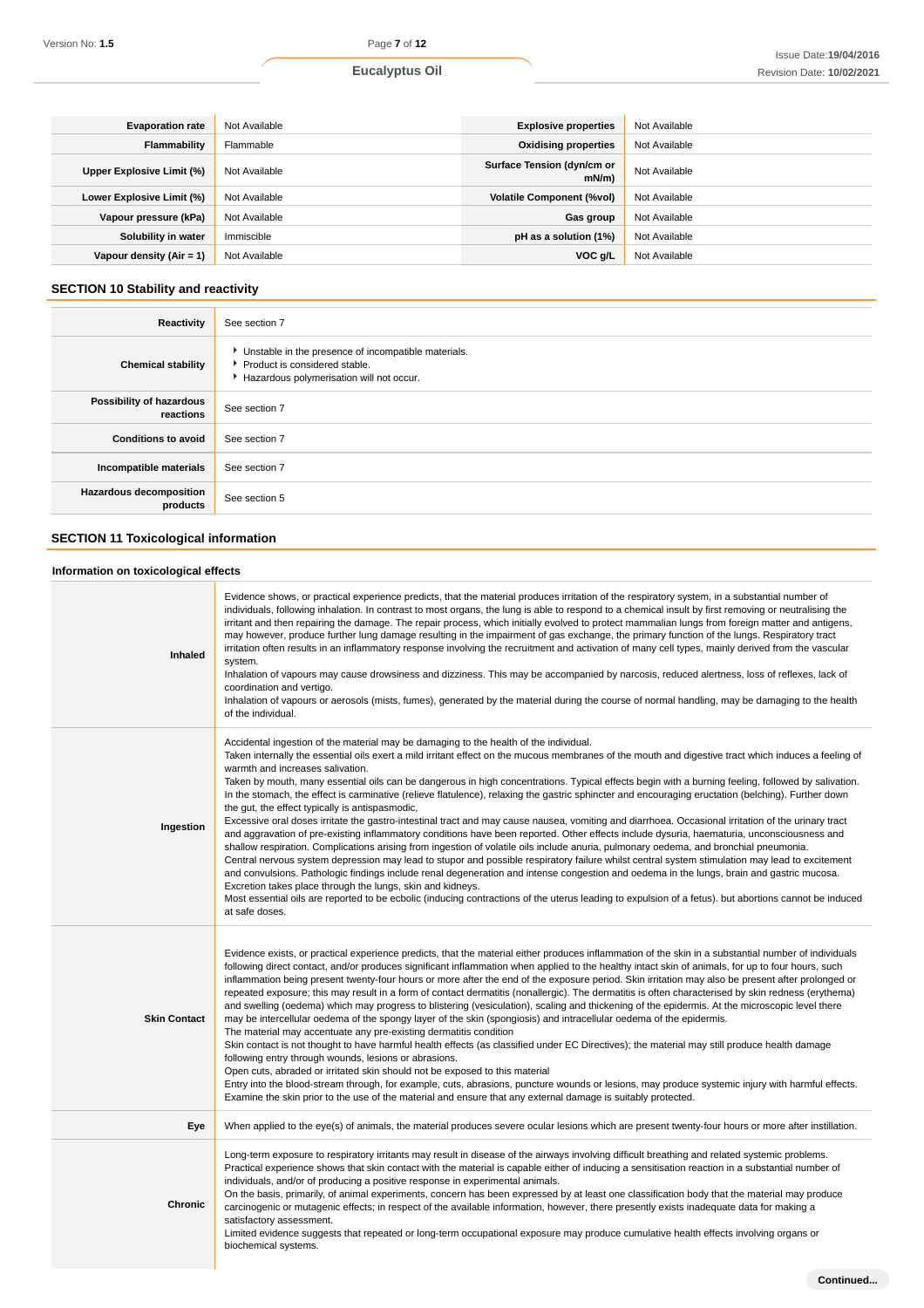In the presence of air, a number of common flavour and fragrance chemicals can form peroxides surprisingly fast. Antioxidants can in most cases minimise the oxidation.

Fragrance terpenes are generally easily oxidised in air. Non-oxidised limonene, linalool and caryophyllene turned out to be very weak sensitizers, however after oxidation limonene hydroperoxide and linalool hydroperoxide are strong sensitizers. Of the patients tested 2.6% showed positive reaction to oxidised limonene, 1.3% to oxidised linalool, 1.1% to linalool hydroperoxide, 0.5% to oxidised caryophyllene, while testing with caryophyllene oxide and oxidised myrcene resulted in few positive patch tests. 2/3 of the patients reacting positive to oxidised terpenes had fragrance related contact allergy and/or positive history for adverse reactions to fragrances.

As well as the hydroperoxides produced by linalol, limonene and delta-3-carene other oxidation and resinification effects progressively causes other fairly major changes in essential oil quality over time. Autoxidation of fragrance terpenes contributes greatly to fragrance allergy, which emphasizes the need of testing with compounds that patients are actually exposed to and not only with the ingredients originally applied in commercial formulations.

Peroxidisable terpenes and terpenoids should only be used when the level of peroxides is kept to the lowest practicable level, for instance by adding antioxidants at the time of production. Such products should have a peroxide value of less than 10 millimoles peroxide per liter. This requirement is based on the published literature mentioning sensitising properties when containing peroxides.

Cyclic ethers, including tetrahydrofuran, furan and 1,4-dioxane, produce neoplasms and carcinomas in experimental animals, typically of the liver; other target organs include the adrenal gland, nasal cavity and gall-bladder. 1,4-Dioxane was a promoter in a two-stage skin carcinogenic study in mice. Results of studies with cyclic ethers indicate that carcinogenicity is often species and sex dependent. Furan has been used to induce apoptosis (programmed cell death). Oxetanes are under investigation.

 $\blacktriangleright$  – Data available to make classification

|                       | <b>TOXICITY</b>                                                                       |                                                     | <b>IRRITATION</b>                                                                                                                      |  |  |
|-----------------------|---------------------------------------------------------------------------------------|-----------------------------------------------------|----------------------------------------------------------------------------------------------------------------------------------------|--|--|
| <b>Eucalyptus Oil</b> | Not Available                                                                         |                                                     | Not Available                                                                                                                          |  |  |
|                       |                                                                                       |                                                     |                                                                                                                                        |  |  |
|                       |                                                                                       |                                                     |                                                                                                                                        |  |  |
| eucalyptus oil        | <b>TOXICITY</b>                                                                       |                                                     | <b>IRRITATION</b>                                                                                                                      |  |  |
|                       | Dermal (rabbit) LD50: 2480 mg/kg <sup>[2]</sup>                                       | Eye: adverse effect observed (irritating)[1]        |                                                                                                                                        |  |  |
|                       | Oral(Rat) LD50; 2480 mg/kg <sup>[2]</sup>                                             | Eye: no adverse effect observed (not irritating)[1] |                                                                                                                                        |  |  |
|                       |                                                                                       |                                                     | Skin (rabbit): 500 mg/24h - mod                                                                                                        |  |  |
|                       |                                                                                       |                                                     | Skin: adverse effect observed (irritating)[1]                                                                                          |  |  |
|                       |                                                                                       |                                                     |                                                                                                                                        |  |  |
| Legend:               |                                                                                       |                                                     | 1. Value obtained from Europe ECHA Registered Substances - Acute toxicity 2.* Value obtained from manufacturer's SDS. Unless otherwise |  |  |
|                       | specified data extracted from RTECS - Register of Toxic Effect of chemical Substances |                                                     |                                                                                                                                        |  |  |

| <b>Acute Toxicity</b>                       | ×            | Carcinogenicity                 | ◠                                                                                                  |
|---------------------------------------------|--------------|---------------------------------|----------------------------------------------------------------------------------------------------|
| <b>Skin Irritation/Corrosion</b>            | $\checkmark$ | Reproductivity                  | ×                                                                                                  |
| <b>Serious Eye Damage/Irritation</b>        | $\checkmark$ | <b>STOT - Single Exposure</b>   | ◡                                                                                                  |
| <b>Respiratory or Skin</b><br>sensitisation | $\checkmark$ | <b>STOT - Repeated Exposure</b> | ×                                                                                                  |
| <b>Mutagenicity</b>                         | ×            | <b>Aspiration Hazard</b>        | ᄌ                                                                                                  |
|                                             |              | Legend:                         | $\blacktriangleright$ – Data either not available or does not fill the criteria for classification |

# **SECTION 12 Ecological information**

|                       | Endpoint        | <b>Test Duration (hr)</b> |                | <b>Species</b>                | Value         |              | <b>Source</b>  |
|-----------------------|-----------------|---------------------------|----------------|-------------------------------|---------------|--------------|----------------|
| <b>Eucalyptus Oil</b> | Not Available   | Not Available             |                | Not Available                 | Not Available |              | Not Available  |
|                       | Endpoint        | <b>Test Duration (hr)</b> | <b>Species</b> |                               |               | Value        | Source         |
|                       | <b>LC50</b>     | 96                        | Fish           |                               |               | $0.28$ mg/L  | 2              |
|                       | EC50            | 48                        | Crustacea      |                               |               | $0.307$ mg/L | 2              |
|                       | <b>NOEL</b>     | 86                        | Fish           |                               |               | $3.2$ mg/L   | 2              |
|                       | <b>LC50</b>     | 96                        | Fish           |                               |               | $0.28$ mg/L  | 2              |
|                       | EC50            | 48                        | Crustacea      |                               |               | 0.307mg/L    | 2              |
| eucalyptus oil        | EC50            | 72                        |                | Algae or other aquatic plants |               | $>1.6$ mg/L  | $\overline{2}$ |
|                       | <b>NOEC</b>     | 48                        |                | Algae or other aquatic plants |               | 0.247mg/L    | $\overline{2}$ |
|                       | <b>LC50</b>     | 96                        | Fish           |                               |               |              | $\overline{2}$ |
|                       | EC50            | 48                        |                | Crustacea                     |               | 20mg/L       | 2              |
|                       | EC50            | 72                        |                | Algae or other aquatic plants |               | 13mg/L       | $\overline{2}$ |
|                       | EL <sub>0</sub> | 24                        |                | Crustacea                     |               | 10mg/L       | $\overline{2}$ |
|                       | <b>NOEL</b>     | 86                        | Fish           |                               |               | $3.2$ mg/L   | $\overline{2}$ |

Data 6. NITE (Japan) - Bioconcentration Data 7. METI (Japan) - Bioconcentration Data 8. Vendor Data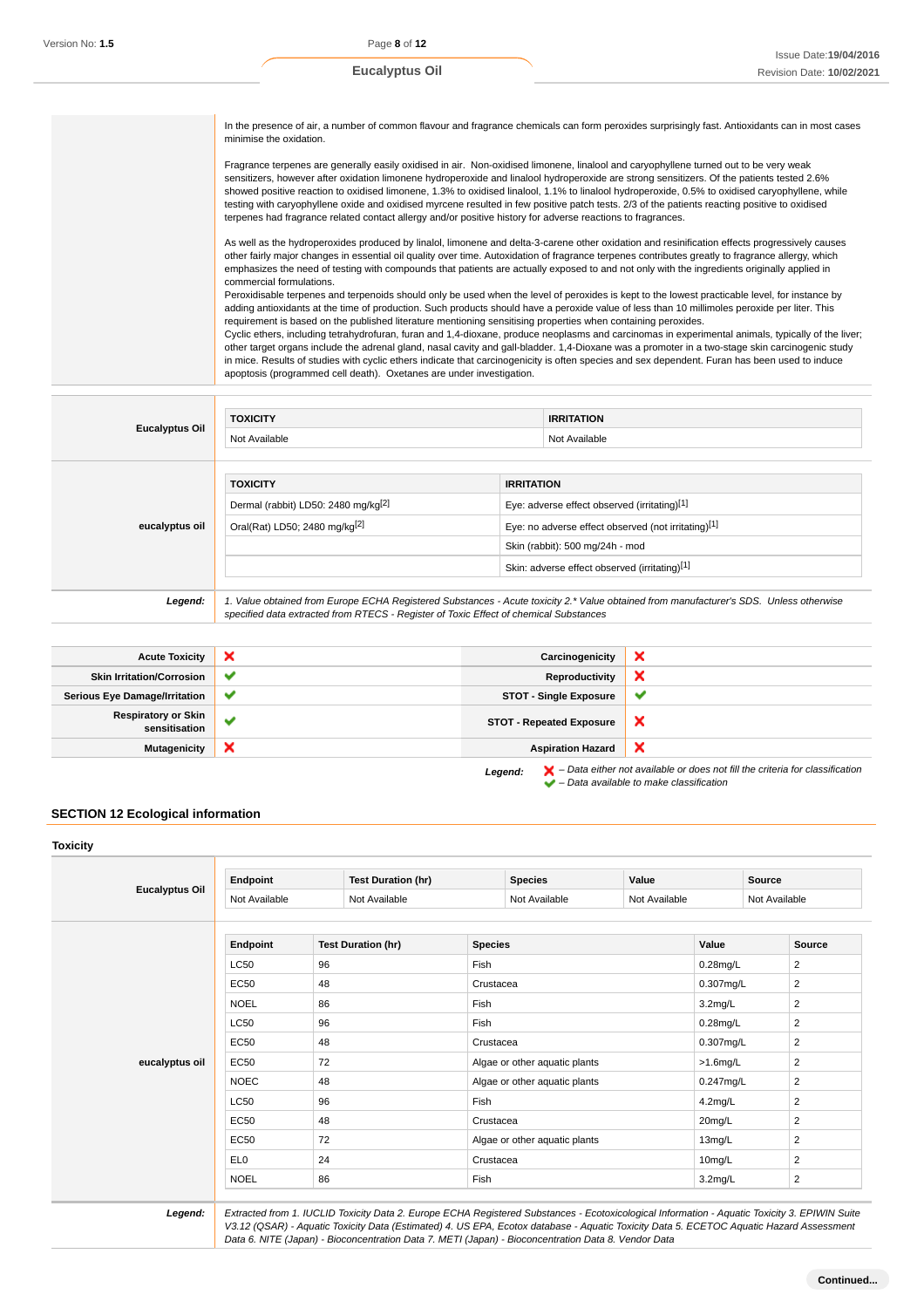Harmful to aquatic organisms, may cause long-term adverse effects in the aquatic environment.

Do NOT allow product to come in contact with surface waters or to intertidal areas below the mean high water mark. Do not contaminate water when cleaning equipment or disposing of equipment wash-waters.

Wastes resulting from use of the product must be disposed of on site or at approved waste sites.

Monomethyltin chloride, thioglycolate esters, and tall oil ester reaction product

Monomethyltin trichloride (MMTC, CAS RN: 993-16-8), monomethyltin tris[2-ethylhexylmercaptoacetate (MMT (EHTG; MMT (2-EHMA)), CAS RN: 57583-34-3), monomethyltin tris[isooctylmercaptoacetate (MMT(IOTG), CAS RN: 54849-38-6), CAS RN: 57583-34-3) and methyltin reverse ester tallate reaction product (TERP, CAS RNs: 201687-58-3, 201687-57-2, 68442-12-6, 151436-98-5) are considered as a single category of compounds for the purpose of an environmental assessment. All share a MMTC as a building block.

Environmental fate:

MMT(IOTG), MMT(EHTG), and TERP are sparingly soluble in water (0.6-10.7 mg/L). In water, these monomethyltin compounds undergo rapid degradation by hydrolysis. Although there is no stability data for MMT(EHTG)/(IOTG) or TERP, data for other organotins [DOTC, DBTL and DBT(EHTG)] indicate that the monomethyltin compounds are expected to hydrolyze within minutes to hours in water. The thioester ligands on MMT(EHTG)/(IOTG) will be rapidly displaced to form mono-methyltin hydroxide which eventually precipitates as the oxide. It is also possible that the labile ligands can be displaced by other anions in the medium. The displaced thioester ligands, EHTG/IOTG, can also undergo further hydrolysis of the ester linkage to form thioglycolic acid and ethylhexanol or isooctanol, respectively.

MMTC is a solid at room temperature and melts at 43 deg C, boils at 171 deg C, has a calculated vapour pressure of 1.7 hPa at 25 deg C, and is soluble in water (1038 g/L at 20 deg C). The measured log Kow is -0.9 and MMTC is not readily biodegradable. Atmospheric degradation occurs by photochemical induced hydroxyl radicals, with a half-life of 15.7 days. A Henry's Law constant of 3.83 × 10-7 atm-m3/mol predicts MMTC will volatilize from surface water (t1/2 = 99 days and 3 years for model river and lake, respectively). If released to the environment, MMTC is expected to partition primarily into water (54%) and soil (43%).

In water, MMTC undergoes rapid degradation by hydrolysis and is expected to hydrolyze within minutes. It is expected that the chlorines in MMTC will be displaced to form mono-methyltin hydroxide which eventually precipitates as the oxide (the alkyltin moiety (MMT) was hydrolytically stable at pH 4, 7, and 9 (t1/2 > 1 year at 25 deg C)).

TERP is a liquid at room temperature, boils at 216 deg C, and has a calculated vapour pressure of 0.2 hPa at 25 deg C. TERP is slightly soluble in water (4.4 mg/L), highly hydrophobic (log Kow = 25.5), has low potential for bioaccumulation (log BCF = 2.0), and is readily biodegradable. It is degraded atmospherically by hydroxyl radicals and ozone, with a half-life of 0.5 hours. If released to the environment, TERP is predicted to partition primarily to sediment (99%).

MMT(EHTG) is a liquid at room temperature and has a freezing point of -85 to -65 deg C, decomposes at 260 deg C has a derived vapour pressure of 0.02 hPa at 25 deg C, a calculated log Kow of 10.98, is slightly soluble in water (1.8-6 mg/L), and is readily biodegradable. MMT(EHTG) is also degraded atmospherically, with a half-life of 6.3 hours. A Henry's Law constant of 3.18×10+4 atm-m3/mol predicts MMT(EHTG) will volatilize from surface water (t1/2 = 8 hours and 11 days for a model river and lake, respectively). If released to the environment, MMT(EHTG) is expected to partition primarily into sediment (71%) and soil (25%).

#### Bioavailability:

The considerable difference in the structures of the labile ligands causes differences in water solubility between the alkyltin chloride and thioesters affecting their respective bioavailabilities and distribution in the environment. Furthermore, MMT(EHTG) and MMT(IOTG) will degrade in aqueous solution such that organisms will be exposed to the parent material and their different degradation products. MMTC is not an appropriate surrogate for the thioesters or TERP for the ecotoxicity and environmental fate endpoints. Ecotoxicity: In the ecotoxicity tests the organisms were most likely exposed to parent substance as well as hydrolysis/degradation products. MMTC was not acutely toxic to zebra fish (Brachydanio rerio) (96-h LC50 > 102 mg/L) or Daphnia magna (48-h EC50 > 101 mg/L). MMTC inhibited the growth (72-h EC50 = 0.03 mg/L) and biomass (72-h EC50 = 0.02 mg/L) of the green alga Scenedesmus subspicatus (NOEC = 0.007 mg/L). MMTC was not acutely toxic to earthworms at nominal concentrations up to 1000 mg/kg. TERP was not acutely toxic to rainbow trout (Oncorhynchus mykiss) (96-hr LC50 >4.4 mg/L), inhibited D. magna survival and mobility (48-h EC50 = 0.27 mg/L), and inhibited growth of the freshwater green alga Pseudokirchneriella subcapitata was (72-h EC50 = 0.64 mg/L; NOEC = 0.28 mg/L). MMT(EHTG) was not acutely toxic to B. rerio (LC50 > 6 mg/L; NOEC = 3.6 mg/L) and did not inhibit the growth of S. subspicatus (72-h EC50 > 1.84 mg/L; NOEC = 0.6 mg/L). The 21-d EC50 for reproduction in a chronic Daphnia magna study was > 0.134 mg/L (NOEC = 0.134 mg/L). Substances containing unsaturated carbons are ubiquitous in indoor environments. They result from many sources (see below). Most are reactive with environmental ozone and many

produce stable products which are thought to adversely affect human health.The potential for surfaces in an enclosed space to facilitate reactions should be considered.<br>Source of unsaturated substances Unsaturated substanc Source of unsaturated substances Unsaturated substances (Reactive Emissions) Methacrolein, methyl vinyl ketone, nitrogen dioxide, acetone, 6MHQ, geranyl acetone,

| Occupants (exhaled breath, ski oils,<br>personal care products)                                             | Isoprene, nitric oxide, squalene, unsaturated sterols,<br>oxidation products                                                                                                                                                         | Methacrolein, methyl vinyl ketone, nitrogen dioxide, acetone, 6MHQ, geranyl acetone,<br>oleic acid and other unsaturated fatty acids, unsaturated 4OPA, formaldehyde, nonanol, decanal, 9-oxo-nonanoic acid, azelaic acid, nonanoic<br>acid.             |
|-------------------------------------------------------------------------------------------------------------|--------------------------------------------------------------------------------------------------------------------------------------------------------------------------------------------------------------------------------------|----------------------------------------------------------------------------------------------------------------------------------------------------------------------------------------------------------------------------------------------------------|
| cypress, cedar and silver fir boards,<br>houseplants                                                        | Soft woods, wood flooring, including<br>soprene, limonene, alpha-pinene, other terpenes and<br>sesquiterpenes                                                                                                                        | Formaldehyde, 4-AMC, pinoaldehyde, pinic acid, pinonic acid, formic acid, methacrolein,<br>methyl vinyl ketone, SOAs including ultrafine particles                                                                                                       |
| Carpets and carpet backing                                                                                  | 4-Phenylcyclohexene, 4-vinylcyclohexene, styrene,<br>2-ethylhexyl acrylate, unsaturated fatty acids and esters                                                                                                                       | Formaldehyde, acetaldehyde, benzaldehyde, hexanal, nonanal, 2-nonenal                                                                                                                                                                                    |
| Linoleum and paints/polishes<br>containing linseed oil                                                      | Linoleic acid, linolenic acid                                                                                                                                                                                                        | Propanal, hexanal, nonanal, 2-heptenal, 2-nonenal, 2-decenal, 1-pentene-3-one,<br>propionic acid, n-butyric acid                                                                                                                                         |
| Latex paint                                                                                                 | Residual monomers                                                                                                                                                                                                                    | Formaldehyde                                                                                                                                                                                                                                             |
| Certain cleaning products, polishes<br>waxes, air fresheners                                                | Limonene, alpha-pinene, terpinolene, alpha-terpineol,<br>linalool, linalyl acetate and other terpenoids, longifolene<br>and other sesquiterpenes                                                                                     | Formaldehyde, acetaldehyde, glycoaldehyde, formic acid, acetic acid, hydrogen and<br>organic peroxides, acetone, benzaldehyde, 4-hydroxy-4-methyl-5-hexen-1-al, 5-ethenyl-<br>dihydro-5-methyl-2(3H)-furanone, 4-AMC, SOAs including ultrafine particles |
| Natural rubber adhesive                                                                                     | Isoprene, terpenes                                                                                                                                                                                                                   | Formaldehyde, methacrolein, methyl vinyl ketone                                                                                                                                                                                                          |
| Photocopier toner, printed paper,<br>styrene polymers                                                       | Styrene                                                                                                                                                                                                                              | Formaldehyde, benzaldehyde                                                                                                                                                                                                                               |
| Environmental tobacco smoke                                                                                 | Styrene, acrolein, nicotine                                                                                                                                                                                                          | Formaldehyde, benzaldehyde, hexanal, glyoxal, N-methylformamide, nicotinaldehyde,<br>cotinine                                                                                                                                                            |
| Soiled clothing, fabrics, bedding                                                                           | Squalene, unsaturated sterols, oleic acid and other<br>saturated fatty acids                                                                                                                                                         | Acetone, geranyl acetone, 6MHO, 40PA, formaldehyde, nonanal, decanal, 9-oxo-<br>nonanoic acid, azelaic acid, nonanoic acid                                                                                                                               |
| Soiled particle filters                                                                                     | Unsaturated fatty acids from plant waxes, leaf litter, and<br>other vegetative debris; soot; diesel particles                                                                                                                        | Formaldehyde, nonanal, and other aldehydes; azelaic acid; nonanoic acid; 9-oxo-<br>nonanoic acid and other oxo-acids; compounds with mixed functional groups (=O, -OH,<br>and -COOH)                                                                     |
| Ventilation ducts and duct liners                                                                           | Unsaturated fatty acids and esters, unsaturated oils,<br>neoprene                                                                                                                                                                    | C5 to C10 aldehydes                                                                                                                                                                                                                                      |
| 'Urban grime'                                                                                               | Polycyclic aromatic hydrocarbons                                                                                                                                                                                                     | Oxidized polycyclic aromatic hydrocarbons                                                                                                                                                                                                                |
| Perfumes, colognes, essential oils<br>(e.g. lavender, eucalyptus, tea tree) terpinene-4-ol, gamma-terpinene | Limonene, alpha-pinene, linalool, linalyl acetate,                                                                                                                                                                                   | Formaldehyde, 4-AMC, acetone, 4-hydroxy-4-methyl-5-hexen-1-al, 5-ethenyl-dihydro-<br>5-methyl-2(3H) furanone, SOAs including ultrafine particles                                                                                                         |
| Overall home emissions                                                                                      | Limonene, alpha-pinene, styrene                                                                                                                                                                                                      | Formaldehyde, 4-AMC, pinonaldehyde, acetone, pinic acid, pinonic acid, formic acid,<br>benzaldehyde, SOAs including ultrafine particles                                                                                                                  |
|                                                                                                             | Abbreviations: 4-AMC, 4-acetyl-1-methylcyclohexene; 6MHQ, 6-methyl-5-heptene-2-one, 4OPA, 4-oxopentanal, SOA, Secondary Organic Aerosols<br>Reference: Charles J Weschler: Environmental Helath Perspectives, Vol. 114, October 2006 |                                                                                                                                                                                                                                                          |

Reference: Charles J Weschler; Environmental Helath Perspectives, Vol 114, October 2006 For alkenes (olefins)

## **Environmental fate:**

Ecotoxicity studies conducted with a wide range of products have shown little potential for toxicity to aquatic organisms under expected conditions of use or in the event of an accidental release. Not all alpha olefins are readily biodegradable; however, they will ultimately biodegrade. While the octanol/water partition coefficients of alpha olefins suggest a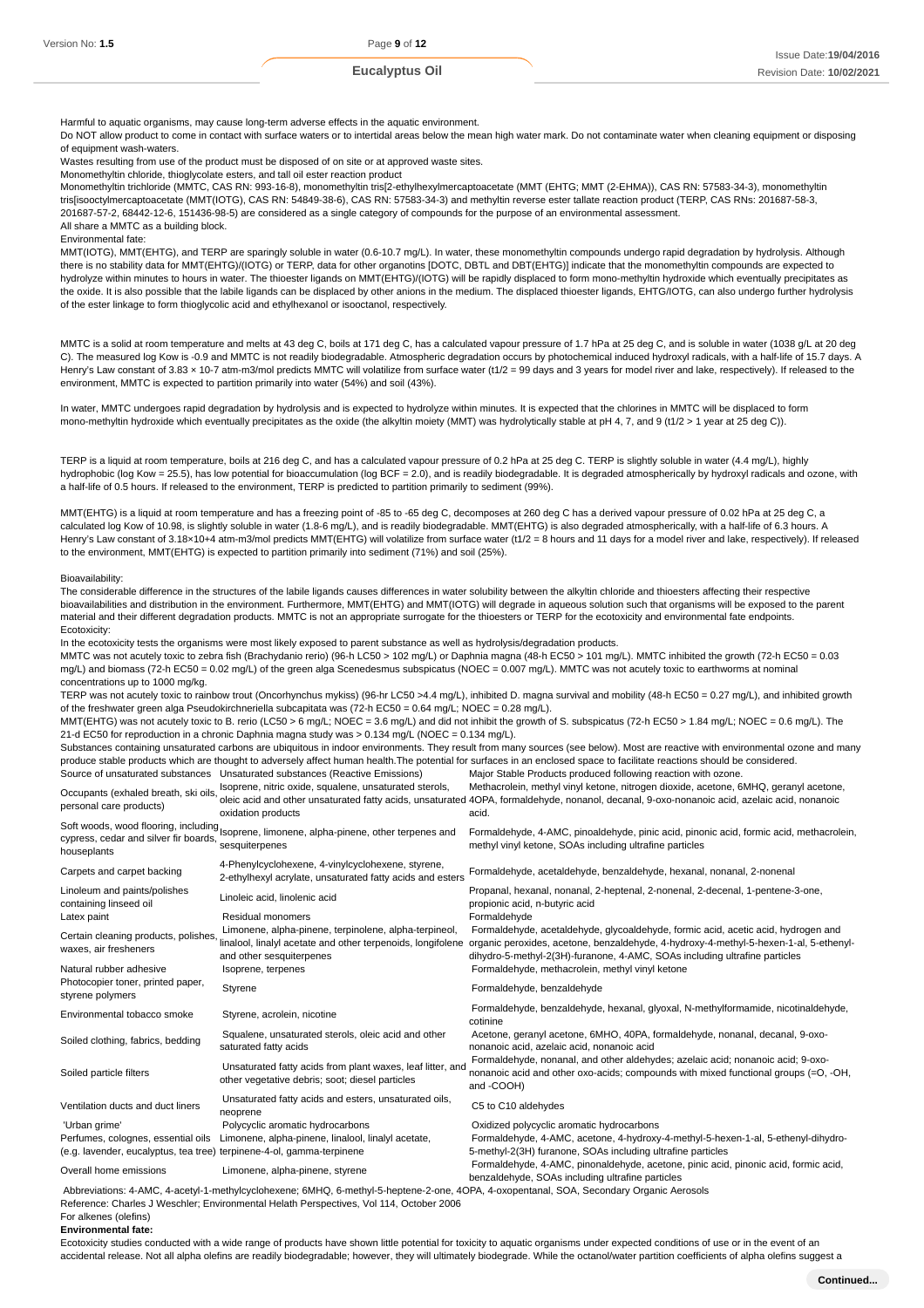potential for bioaccumulation of these materials in aquatic organisms, the volatility of these materials (especially for the liquid alpha olefins) and the low-water solubility (indicative of limited bioavailability), would indicate that bioaccumulation will not occur. Under most environmental scenarios, extensive evaporation and subsequent degradation in the atmosphere would preclude bioaccumulation. Therefore, alpha olefins are not expected to be toxic to aquatic organisms, will biodegrade, and will not bioaccumulate

The potential for exposure of aquatic organisms to members of the higher olefins will be influenced by their physico-chemical properties. The predicted or measured water solubilities of these olefins range from 50 mg/L at 20 C for hexene to 0.00015 mg/L at 25 C for 1-octadecene, and to 6.33 [E-23] mg/L at 25 C for C54 alpha olefin, which suggests there is a lower potential for the larger olefins to be bioavailable to aquatic organisms due to their low solubilities. Their vapor pressures range from 230.6 hPa at 25 C for hexene to 0.00009 hPa at 25 C for 1-octadecene, and to 1.13 [E-16] hPa at 25 C for C54 alpha olefin, which suggests the shorter chain olefins will tend to partition to the air at a significant rate and not remain in the other environmental compartments for long periods of time; while the longer chain olefins will tend to partition primarily to water, soil or sediment, depending on water solubility and sorption behavior. The predicted soil adsorption coefficients (Koc) range from 149 for C6 to 230,800 for C18 and to 1.0 [E10] for C54, indicating increasing partitioning to soil/sediment with increasing carbon number. Level I fugacity modelling predicts that the C6-13 olefins would partition primarily to air, while the C16 and longer chain olefins would partition primarily to soil. Results of Level III fugacity modelling suggest that the C6 -8 olefins will partition primarily to the water compartment; and, as the chain length increases beyond C10, soil and sediment become the primary compartments. These chemicals have a very low potential to hydrolyse and do not photodegrade directly. However, in the air, all members of the category are subject to atmospheric oxidation from hydroxyl radical attack, with calculated degradation half- lives of 1.8 to 4.8 hours. C6 -30 olefins have been shown to degrade to an extent of approximately 8-92% in standard 28 day biodegradation tests. These results were not clearly correlated with carbon number or any other identifiable parameter; however, the weight of evidence shows that the members of the higher olefins have potential for degradation in the environment. Volatilisation from water is predicted to occur rapidly (hours to days), with Henry's Law Constants (bond method) ranging from 0.423 (C6) to 10.7 (C18), and to 2.89 [E5] (C54) atm- m3/mol. Consideration of these degradation processes supports the assessment that these substances will degrade relatively rapidly in the environment and not persist. Based on calculated bioconcentration factors, the C6, C7, and C16 and longer chain length category members are not expected to bioaccumulate (BCF: C6 = 44-46, C7 = 236, C16 = 71-92 and >= C18 = 3.2-4.6). Although the C8 - 15 olefins have BCFs ranging from 313 to 2030, and Kow values ranging from 4.13 to 7.49, and thus are considered to have the potential for bioaccumulation, their physico-chemical properties and fate indicate that there would be limited environmental exposure because of volatility, biodegradability and limited solubility.

#### **Ecotoxicity:**

Data indicate that acute aquatic toxicity can be observed for C6 through the C10 olefins (C6: EC/LC50 range of 1-10 mg/L; C7-C10: EC/LC50 range of 0.1-1.0 mg/L), and that toxicity increases with increasing carbon number within that range, which is consistent with increasing Kow values (3.07 -5.12). Above a chain length of 10, toxicity is not observed within the limits of solubility. However, data indicate that chronic aquatic toxicity can be observed in the C10 olefins (EC10 = 20.0 ug/L, EC50= 28.1 ug/L, NOEC = 19.04 ug/L). Data also suggest that aquatic toxicity does not differ with bond location or presence of branching.

**DO NOT** discharge into sewer or waterways.

#### **Persistence and degradability**

| Ingredient                       | Persistence: Water/Soil               | Persistence: Air                      |
|----------------------------------|---------------------------------------|---------------------------------------|
|                                  | No Data available for all ingredients | No Data available for all ingredients |
|                                  |                                       |                                       |
| <b>Bioaccumulative potential</b> |                                       |                                       |
| Ingredient                       | <b>Bioaccumulation</b>                |                                       |
|                                  | No Data available for all ingredients |                                       |
|                                  |                                       |                                       |
| Mobility in soil                 |                                       |                                       |
| Ingredient                       | <b>Mobility</b>                       |                                       |
|                                  | No Data available for all ingredients |                                       |

#### **SECTION 13 Disposal considerations**

| Waste treatment methods      |                                                                                                                                                                                                                                                                                                                                                                                                                                                                                                                                                                                                                                                                                                                                                                                                                                                                                                                                                                                                                                                                                                                                                                                                                                                                                                                                                                                               |
|------------------------------|-----------------------------------------------------------------------------------------------------------------------------------------------------------------------------------------------------------------------------------------------------------------------------------------------------------------------------------------------------------------------------------------------------------------------------------------------------------------------------------------------------------------------------------------------------------------------------------------------------------------------------------------------------------------------------------------------------------------------------------------------------------------------------------------------------------------------------------------------------------------------------------------------------------------------------------------------------------------------------------------------------------------------------------------------------------------------------------------------------------------------------------------------------------------------------------------------------------------------------------------------------------------------------------------------------------------------------------------------------------------------------------------------|
| Product / Packaging disposal | • Containers may still present a chemical hazard/ danger when empty.<br>▶ Return to supplier for reuse/ recycling if possible.<br>Otherwise:<br>If container can not be cleaned sufficiently well to ensure that residuals do not remain or if the container cannot be used to store the same<br>product, then puncture containers, to prevent re-use, and bury at an authorised landfill.<br>Mere possible retain label warnings and SDS and observe all notices pertaining to the product.<br>DO NOT allow wash water from cleaning or process equipment to enter drains.<br>It may be necessary to collect all wash water for treatment before disposal.<br>In all cases disposal to sewer may be subject to local laws and regulations and these should be considered first.<br>• Where in doubt contact the responsible authority.<br>Recycle wherever possible.<br>▶ Consult manufacturer for recycling options or consult local or regional waste management authority for disposal if no suitable treatment or<br>disposal facility can be identified.<br>Dispose of by: burial in a land-fill specifically licensed to accept chemical and / or pharmaceutical wastes or Incineration in a licensed<br>apparatus (after admixture with suitable combustible material).<br>▶ Decontaminate empty containers. Observe all label safequards until containers are cleaned and destroyed. |

#### **SECTION 14 Transport information**

| <b>Labels Required</b>  |           |
|-------------------------|-----------|
|                         |           |
| <b>Marine Pollutant</b> | <b>NO</b> |
| <b>HAZCHEM</b>          | $-3Y$     |
|                         |           |

#### **Land transport (ADG)**

| 1993<br><b>IIN numb</b>                         | .  |
|-------------------------------------------------|----|
|                                                 |    |
| N.O.S.<br>' AMMABLE<br>l nrone<br>snipping name | UN |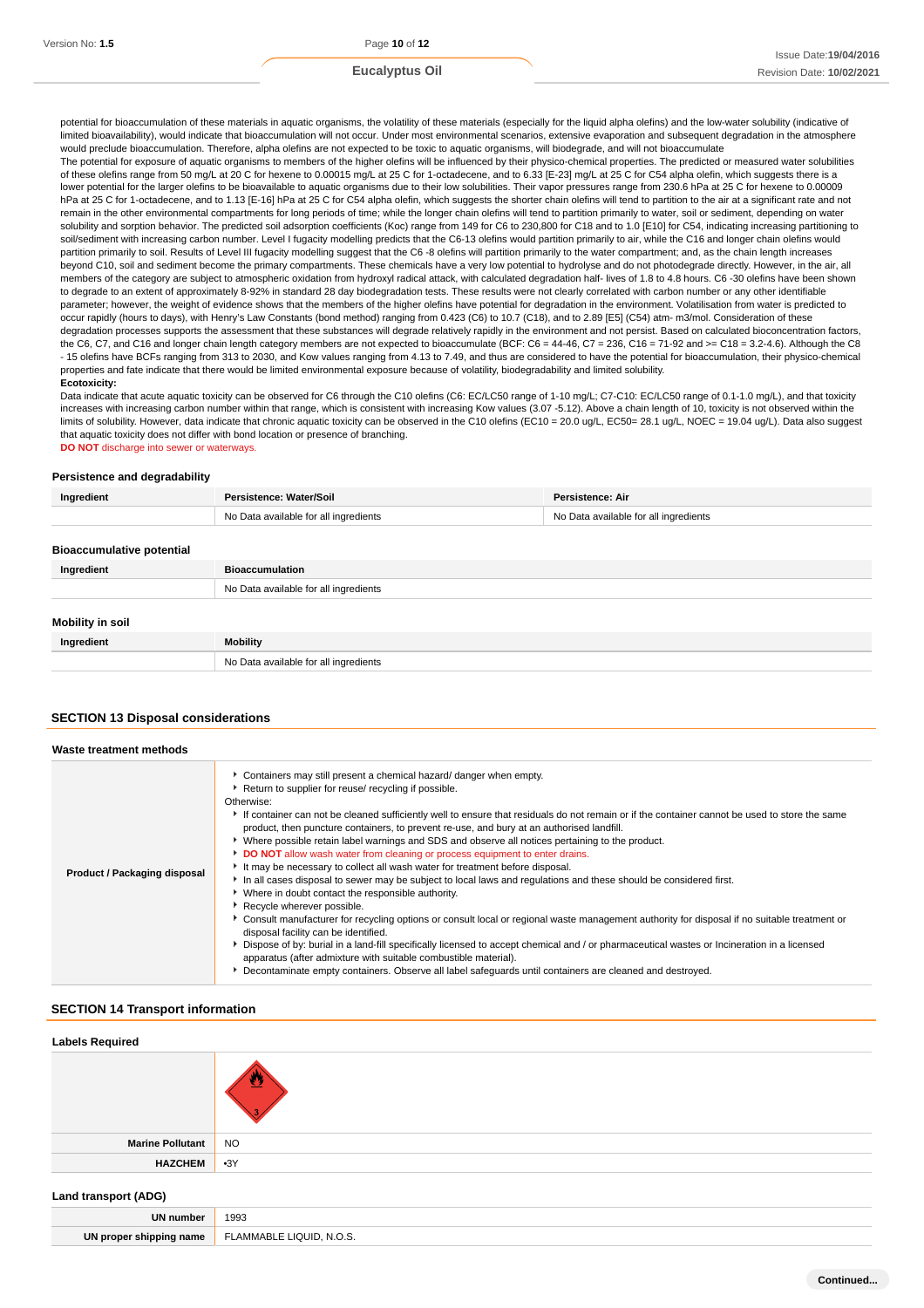| Transport hazard class(es)   | Class<br>3<br>Subrisk<br>Not Applicable |               |
|------------------------------|-----------------------------------------|---------------|
| Packing group                | Ш                                       |               |
| <b>Environmental hazard</b>  | Not Applicable                          |               |
| Special precautions for user | Special provisions<br>Limited quantity  | 223 274<br>5L |

# **Air transport (ICAO-IATA / DGR)**

| UN number                    | 1993                                                                                                                                                                         |                                                                                                             |                                                              |  |
|------------------------------|------------------------------------------------------------------------------------------------------------------------------------------------------------------------------|-------------------------------------------------------------------------------------------------------------|--------------------------------------------------------------|--|
| UN proper shipping name      | Flammable liquid, n.o.s. *                                                                                                                                                   |                                                                                                             |                                                              |  |
| Transport hazard class(es)   | <b>ICAO/IATA Class</b><br>ICAO / IATA Subrisk<br><b>ERG Code</b>                                                                                                             | 3<br>Not Applicable<br>3L                                                                                   |                                                              |  |
| Packing group                | III                                                                                                                                                                          |                                                                                                             |                                                              |  |
| <b>Environmental hazard</b>  | Not Applicable                                                                                                                                                               |                                                                                                             |                                                              |  |
| Special precautions for user | Special provisions<br>Cargo Only Packing Instructions<br>Cargo Only Maximum Qty / Pack<br>Passenger and Cargo Packing Instructions<br>Passenger and Cargo Maximum Qty / Pack | Passenger and Cargo Limited Quantity Packing Instructions<br>Passenger and Cargo Limited Maximum Qty / Pack | A <sub>3</sub><br>366<br>220 L<br>355<br>60 L<br>Y344<br>10L |  |

### **Sea transport (IMDG-Code / GGVSee)**

| <b>UN number</b>             | 1993                                                                 |                                  |  |
|------------------------------|----------------------------------------------------------------------|----------------------------------|--|
| UN proper shipping name      | FLAMMABLE LIQUID, N.O.S.                                             |                                  |  |
| Transport hazard class(es)   | 3<br><b>IMDG Class</b><br><b>IMDG Subrisk</b>                        | Not Applicable                   |  |
| Packing group                | $\mathbf{III}$                                                       |                                  |  |
| <b>Environmental hazard</b>  | Not Applicable                                                       |                                  |  |
| Special precautions for user | <b>EMS Number</b><br>Special provisions<br><b>Limited Quantities</b> | $F-E$ , S-E<br>223 274 955<br>5L |  |

# **Transport in bulk according to Annex II of MARPOL and the IBC code**

Not Applicable

# **Product name Group Transport in bulk in accordance with MARPOL Annex V and the IMSBC Code** eucalyptus oil **Not Available**

# **Transport in bulk in accordance with the ICG Code**

| <b>Product name</b> | <b>Ship Type</b> |
|---------------------|------------------|
| eucalyptus oil      | Not Available    |

# **SECTION 15 Regulatory information**

# **Safety, health and environmental regulations / legislation specific for the substance or mixture**

# **eucalyptus oil is found on the following regulatory lists**

Australia Standard for the Uniform Scheduling of Medicines and Poisons (SUSMP) - Schedule 6

Australian Inventory of Industrial Chemicals (AIIC)

# **National Inventory Status**

| <b>National Inventory</b>                          | <b>Status</b>       |
|----------------------------------------------------|---------------------|
| Australia - AIIC / Australia<br>Non-Industrial Use | Yes                 |
| Canada - DSL                                       | Yes                 |
| Canada - NDSL                                      | No (eucalyptus oil) |